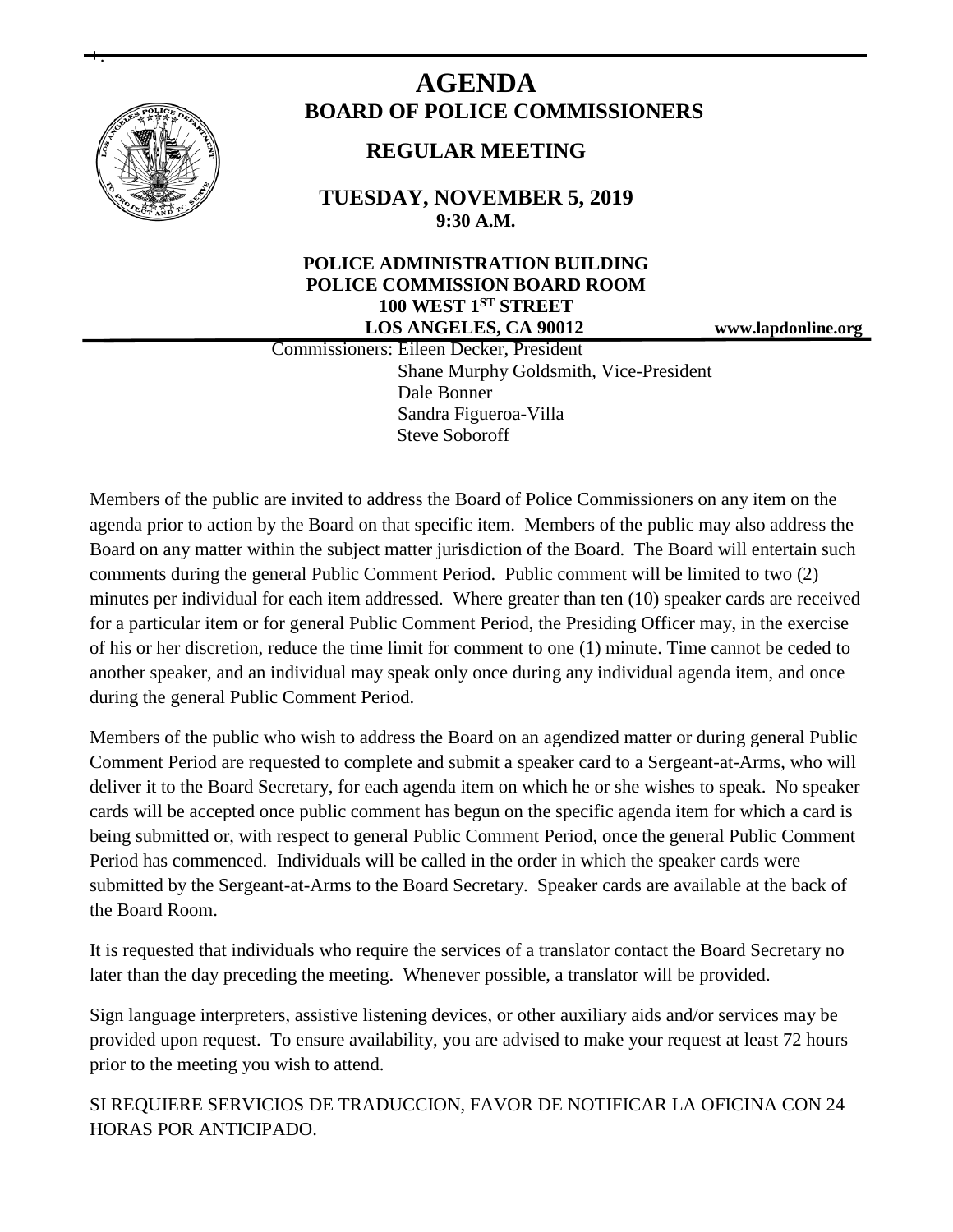#### **1. REGULAR AGENDA ITEMS**

A. DEPARTMENT'S REPORT, dated October 29, 2019, relative to the approval of thirteen donations: \$14,561.00, \$2,250.00, \$250.00, \$250.00, \$500.00, \$300.00, \$350.00, \$7,000.00, \$350.00, \$350.00, \$13,500.00, \$14,000.00, \$9,250.00, from various donors, to benefit various Department related events, as set forth. [\[BPC #19-0289\]](http://www.lapdpolicecom.lacity.org/110519/BPC_19-0289.pdf)

Recommendation(s) for Board action:

APPROVE the Department's Report and ACCEPT the donations.

B. DEPARTMENT'S REPORT, dated October 29, 2019, relative to the approval of Eight donations: \$2,862.00, \$7,500.00, \$1,000.00, \$14,075.32, \$12,000.00, \$5,513.13, \$60.00, and one non-monetary donation: \$165.70, from various donors, for the benefit of various Areas and Divisions of the Los Angeles Police Department, as set forth. [\[BPC #19-0288\]](http://www.lapdpolicecom.lacity.org/110519/BPC_19-0288.pdf)

Recommendation(s) for Board action:

APPROVE the Department's Report and ACCEPT the donations.

C. DEPARTMENT'S REPORT, dated October 25, 2019, relative to the approval of twelve donations: \$10,000.00, \$810.00, \$5,154.90, \$2,594.58, \$3,932.50, \$1,845.00, \$2,459.00, \$6,826.10, \$3,000.00, \$7,961.78, \$2,994.00 \$4,500.00, from the Los Angeles Police Foundation, for Department training, events and equipment for the benefit of the Los Angeles Police Department, as set forth. [\[BPC #19-0290\]](http://www.lapdpolicecom.lacity.org/110519/BPC_19-0290.pdf)

Recommendation(s) for Board action:

APPROVE the Department's report and ACCEPT the donations.

D. DEPARTMENT'S REPORT, dated November 5, 2019, relative to the Destructon of Obsolete Original and Duplicate records for various Areas and Divisions, as set forth.

[\[BPC #19-0301\]](http://www.lapdpolicecom.lacity.org/110519/BPC_19-0301.pdf)

Recommendation(s) for Board action:

APPROVE the Department's report and TRANSMIT to the City Clerk, Records Management Officer.

E EXECUTIVE DIRECTOR'S REPORT, dated November 5, 2019, relative to the Official Police Garage Towing & Storage Rates for 2020 – Posting Completed, as set forth. **IBPC** #19-0291]

Recommendation(s) for Board action:

APPROVE the Executive Director's report.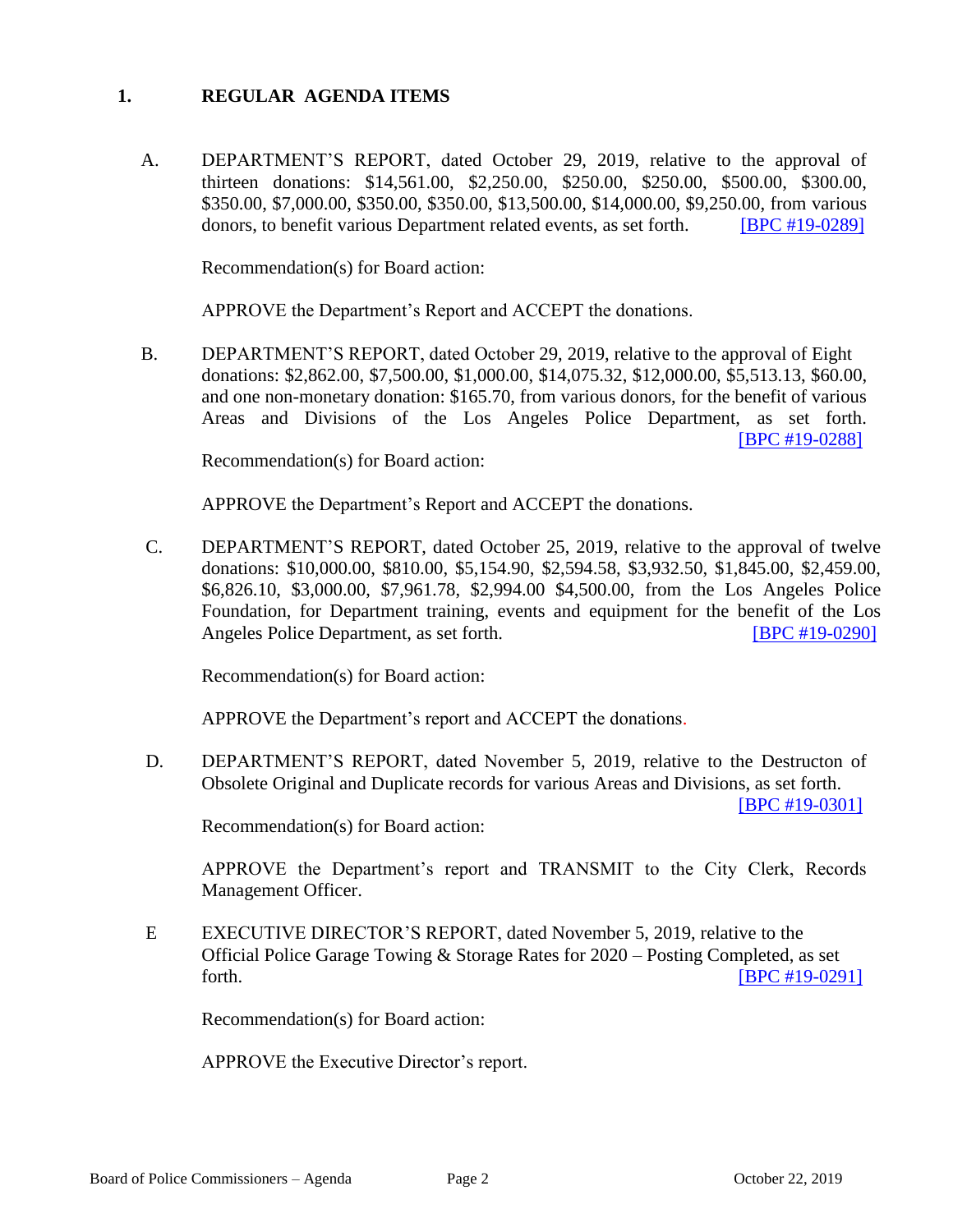F. DEPARTMENT'S REPORT, dated October 31, 2019, relative to Efforts to Reduce the Number of Biased Policing Complaints, as set forth. **[\[BPC #19-0302\]](http://www.lapdpolicecom.lacity.org/110519/BPC_19-0302..pdf)** 

Recommendation(s) for Board action:

APPROVE the Department's report.

G. DEPARTMENT'S REPORT, dated October 16, 2019, relative to Definitions of Terms used in the Department Manual – Revised; and, Policy Prohibiting Biased Policing – Revised, as set forth. **IDPC #19-0300** 

Recommendation(s) for Board action:

APPROVE the Department's report.

H. DEPARTMENT'S REPORT, dated October 5, 2019, relative to the Narcotics Analysis Laboratory Trust Fund Expenditure Plan No. 22, as set forth. [\[BPC #19-0292\]](http://www.lapdpolicecom.lacity.org/110519/BPC_19-0292.pdf)

Recommendation(s) for Board action:

APPROVE the Department's report and TRANSMIT to the Mayor and City Council.

I. DEPARTMENT'S REPORT, dated October 29, 2 019, relative to the Grant Application and Award for 2019 DNA Capacity Enhancement and Backlog Reduction Program, as set forth. **[\[BPC #19-0298\]](http://www.lapdpolicecom.lacity.org/110519/BPC_19-0298.pdf)** 

Recommendation(s) for Board action:

APPROVE the Department's report and TRANSMIT concurrently to the Mayor and City Council.

. J. DEPARTMENT'S REPORT, dated October 29, 2019, relative to the Grant Application and Award Acceptance for the Federal 2019 Paul Coverdell Forensic Science Improvement Program, as set forth. [\[BPC #19-0296\]](http://www.lapdpolicecom.lacity.org/110519/BPC_19-0296.pdf)

Recommendation(s) for Board action:

APPROVE the Department's Report and TRANSMIT concurrently to the Mayor and City Council.

K. DEPARMENT' S REPORT, dated October 29, 2019, relative to the Grant Application and Award for FY 2019 Mental Health Training Grant, as set forth. [\[BPC #19-0299\]](http://www.lapdpolicecom.lacity.org/110519/BPC_19-0299.pdf)

Recommendation(s) for Board action:

APPROVE the Department's report and TRANSMIT concurrently to the Mayor and City Council.

.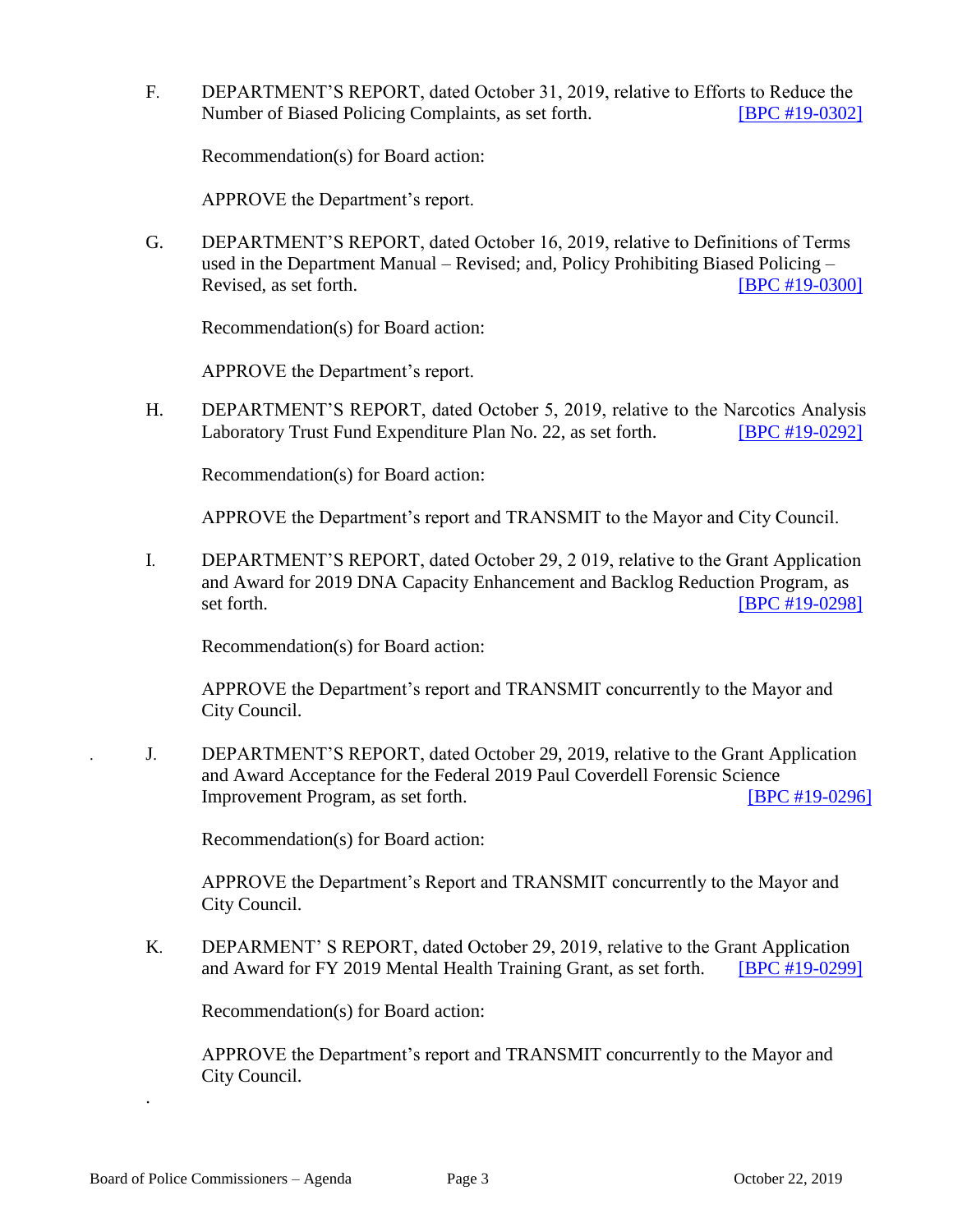L. DEPARTMENT'S REPORT, dated October 23, 2019, relative to the Grant Application and Award Acceptance for the FY 2019 Body-Worn Camera Policy and Implementation Program to Support Law Enforcement Agencies Grant Award, as set forth.

[BPC [#19-0295\]](http://www.lapdpolicecom.lacity.org/110519/BPC_19-0295.pdf)

Recommendation(s) for Board action:

APPROVE the Department's Report and TRANSMIT concurrently to the Mayor and City Council.

M. DEPARTMENT'S REPORT, dated October 25, 2019, relative to the Grant Application and Award Acceptance for the 2019-2020 Off-Highway Motor Vehicle Recreation Program Grant – Law Enforcement, as set forth. [\[BPC #19-0297\]](http://www.lapdpolicecom.lacity.org/110519/BPC_19-0297.pdf)

Recommendation(s) for Board action:

APPROVE the Department's Report and TRANSMIT concurrently to the Mayor and City Council.

N. DEPARTMENT'S REPORT, dated October 29, 2019, relative to the Second Extension for the 2016-2018 National Crime Statistics Exchange (NCS-X) Implementation Assistance Program – (Council File #17-0306), as set forth. [\[BPC #19-0293\]](http://www.lapdpolicecom.lacity.org/110519/BPC_19-0293.pdf)

Recommendation(s) for Board action:

APPROVE the Department's report and TRANSMIT concurrently to the Mayor and City Council.

O. DEPARMENT'S REPORT, dated October 22, 2019, relative to the request for approval of Amendment Three to Contract No. C-125361 between the Superior Court of California, County of Los Angeles and the City of Los Angeles for reimbursement for Data Conversion Services on Traffic Citations Issued by the Los Angeles Police Department, as set forth. **IBPC #19-0294** 

Recommendation(s) for Board action:

APPROVE the Department's report.

### **2. REPORT OF THE CHIEF OF POLICE**

- Significant Incidents and activities occurring during the period of October 22, 2019 through November 5, 2019
- Crime Statistics
- Department Personnel Strength

### **3. PUBLIC COMMENT PERIOD**